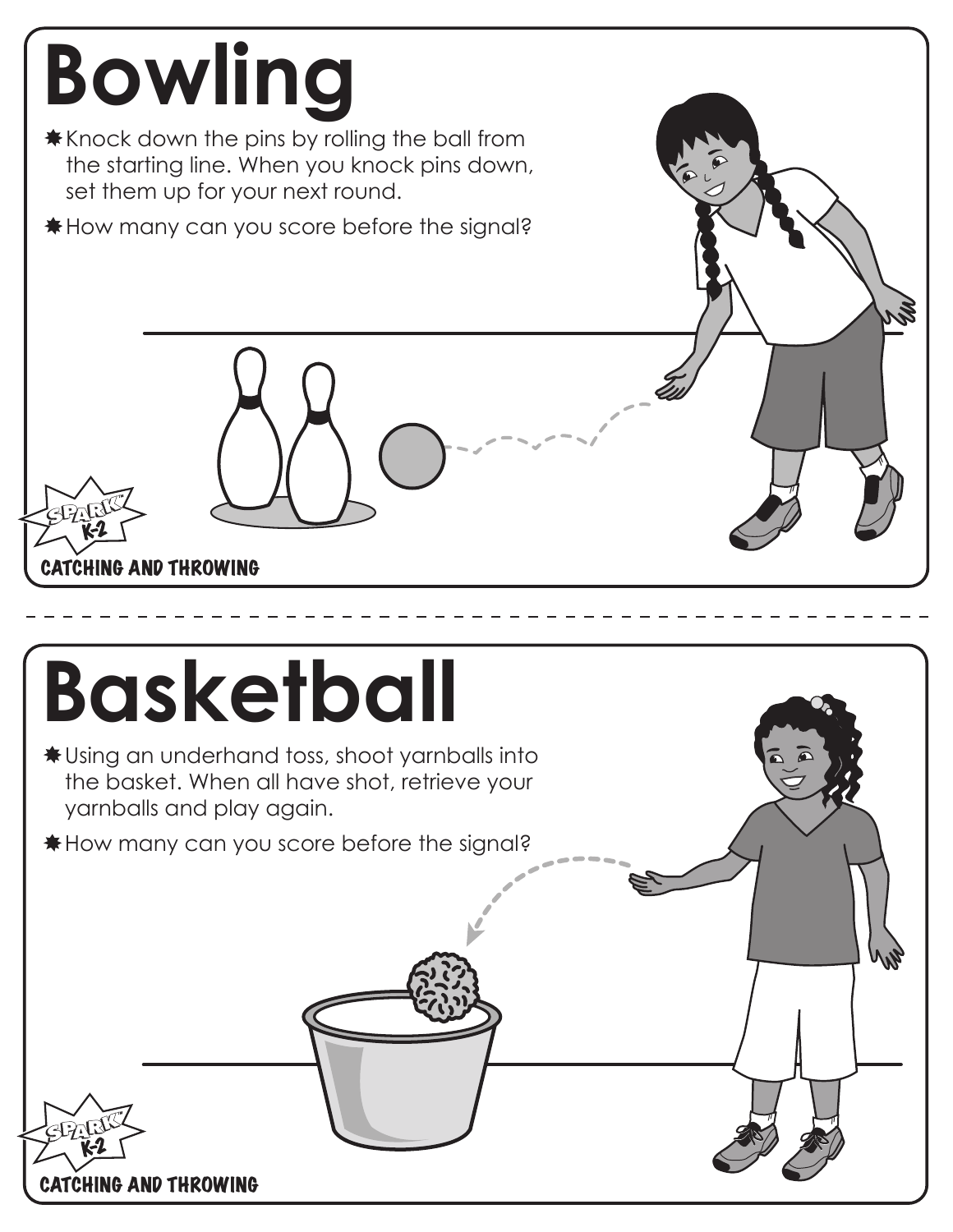# **Bowling**

#### **Ready**

- $\bigstar$  **1 place-holder for pins (spot** markers work well) per student at station
- $\bigstar$  A starting line (spot marker, line on floor, etc.)
- $*1$  small ball per student at station
- $\bigstar 2$  bowling pins (or cones, water bottles, etc.) per student at station

#### **Set**

- Lay place-holders 3-5 paces from the starting line and 2 paces apart. Place 2 bowling pins on each.
- **\*** Students stand at the starting line to bowl, each with a ball.



### **Basketball**

#### **Ready**

- 5 yarnballs per student at station (or balled-up paper, fluffballs, etc.)
- $*1$  basket (or box, trashcan, etc.)
- $\bigstar$  1 spot marker per student at station

#### **Set**

- \* Place target in center of station.
- $\bigstar$  Place spot markers in a circle 5-7 paces from target. Distribute yarnballs to spot markers.
- Students stand on spot markers and throw to target.



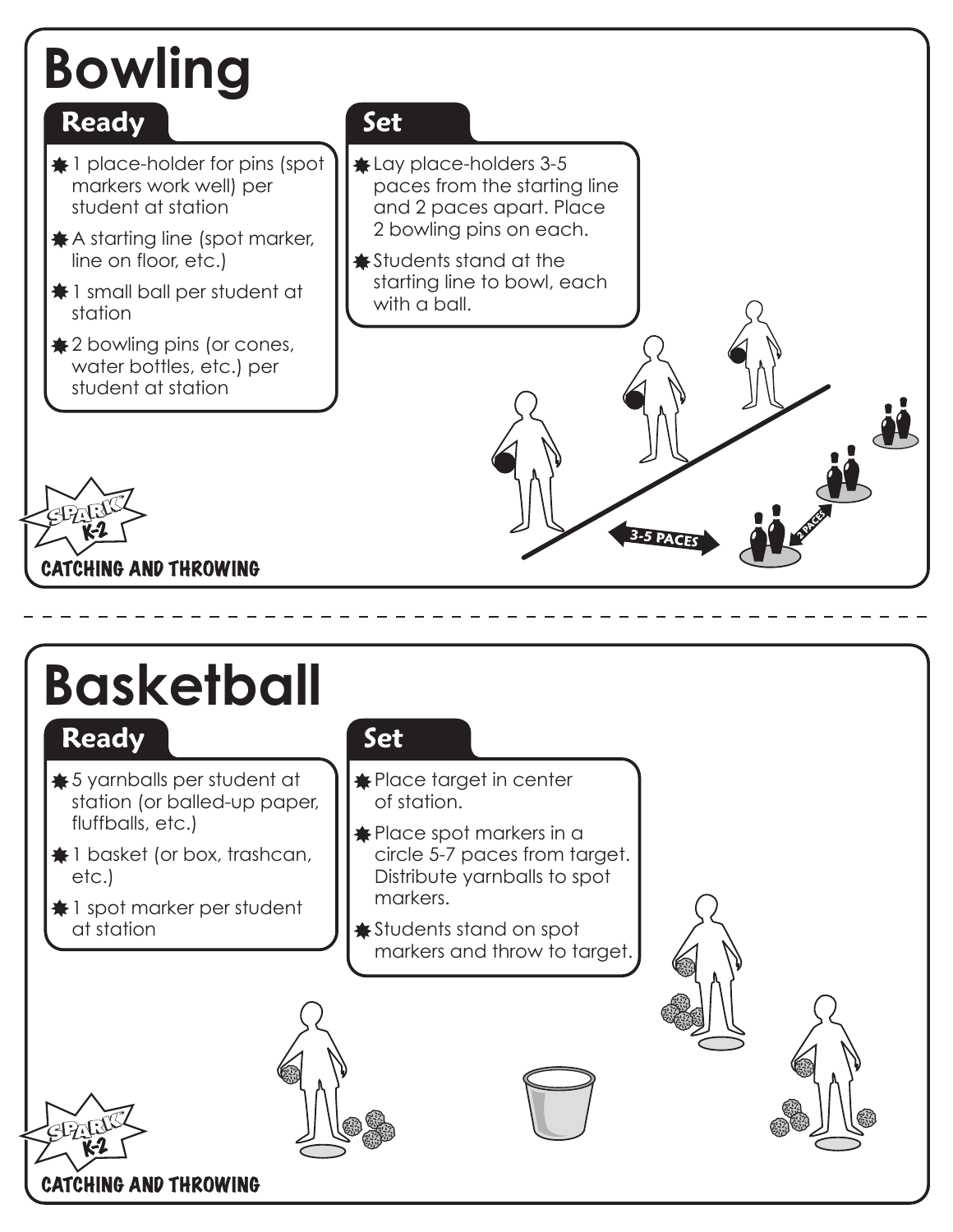

### $\frac{1}{2}$  Toss the beanbag and catch it with**and Catch**

- out leaving your spot.
- $\frac{1}{\sqrt{2}}$  Toss with 1 hand and catch with 2 hands. Now try to catch with 1 hand.
- $\ast$  **Can you alternate hands?**

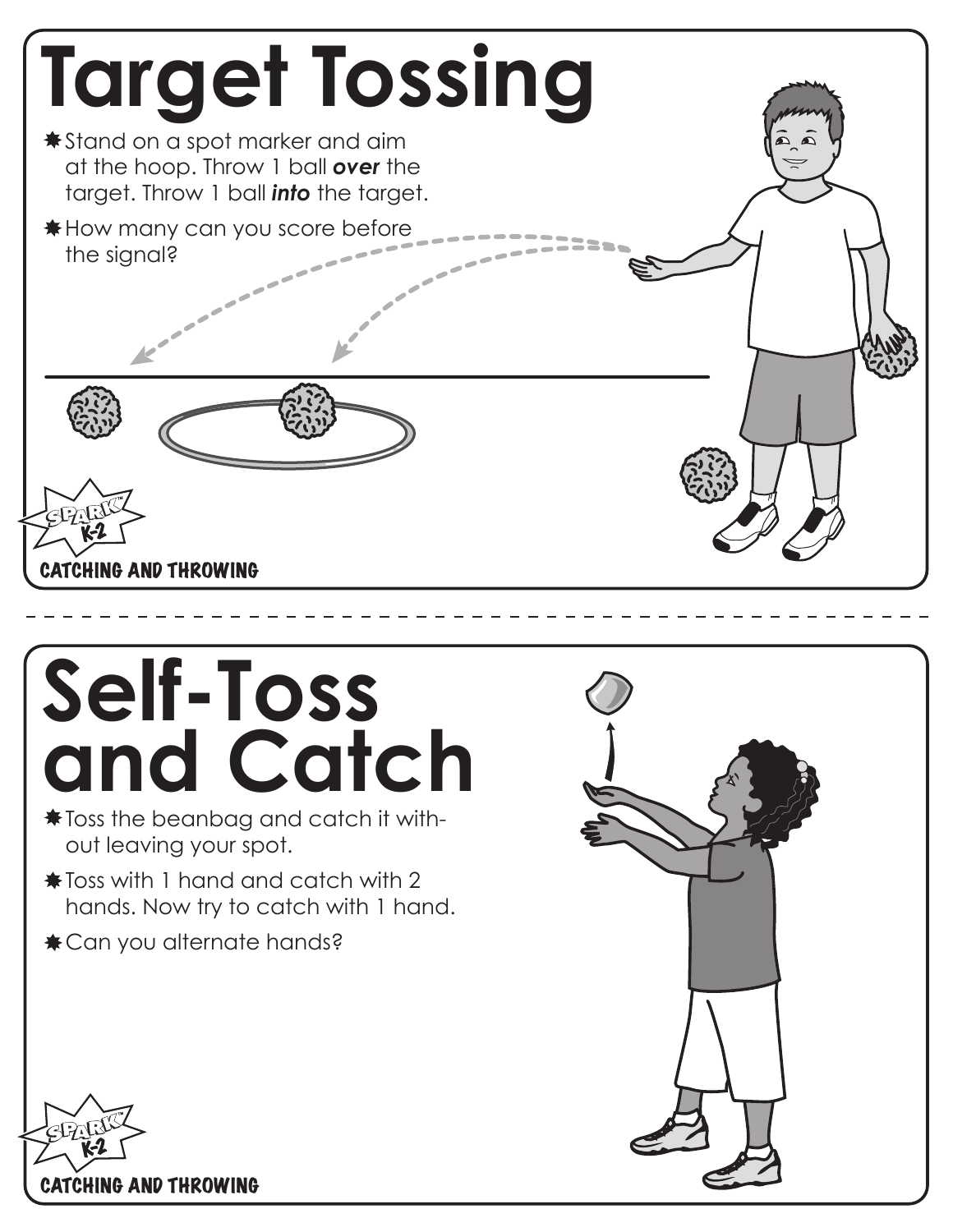

### **Self Toss and Catch**

#### **Ready**

- 
- $\bigstar$  **1 beanbag per student at** station
- $\bigstar$  1 spot marker per student at station
- **Set**
- $\bigstar$  Place spot markers in station area, each with a beanbag on it.
- $\bigstar$  One student per spot.









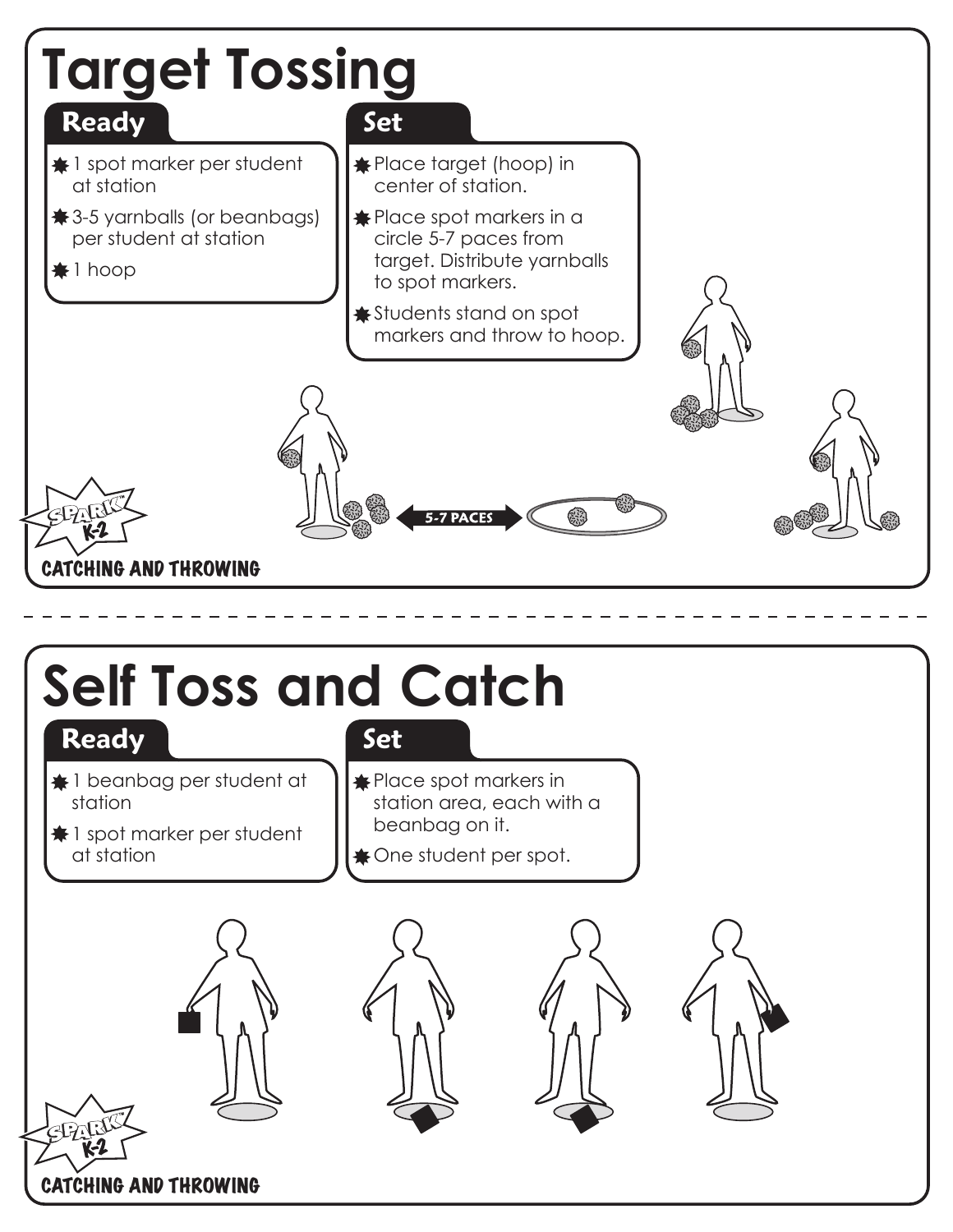

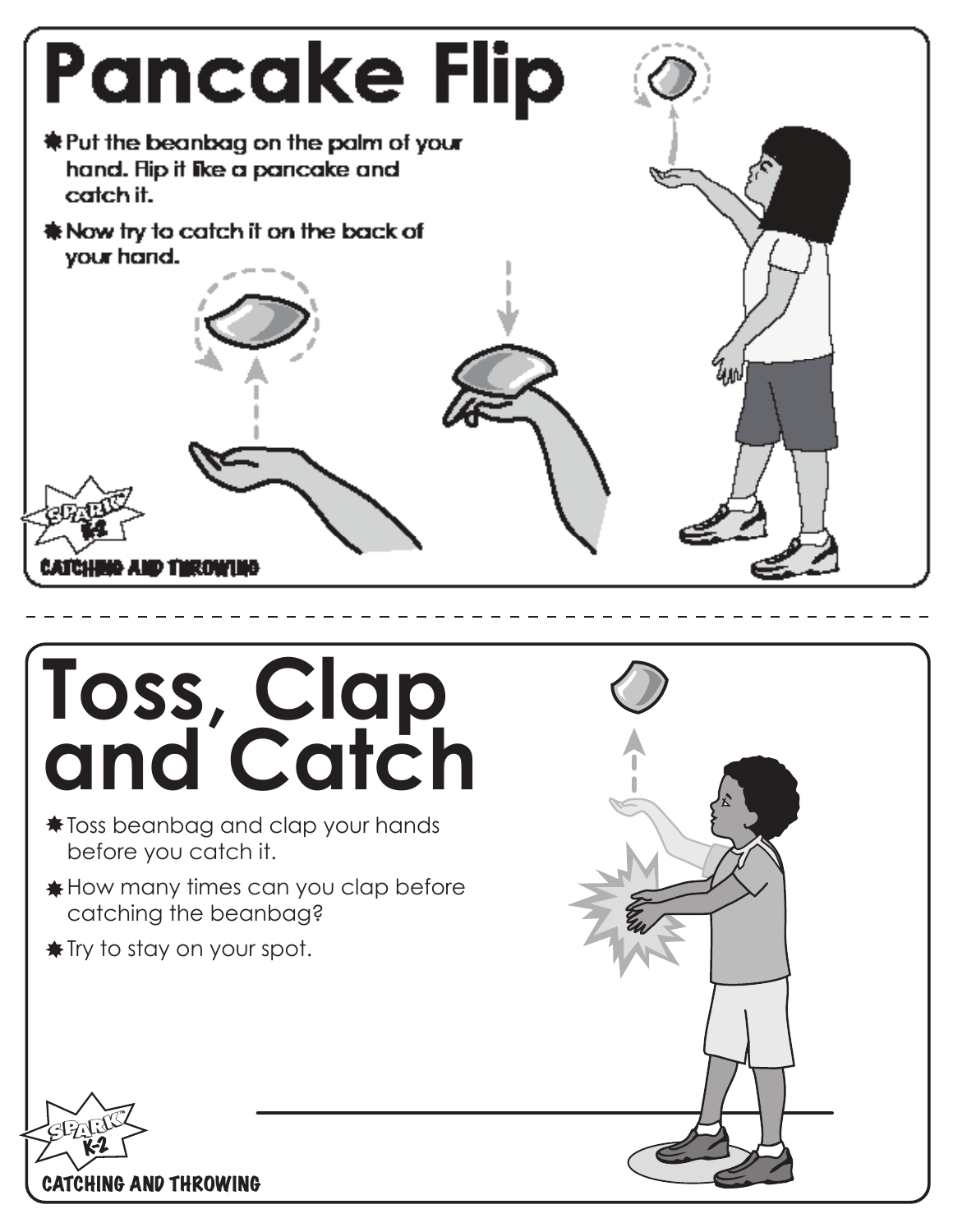

### **Toss, Clap and Catch**

#### **Ready**

- **Set**
- 1 beanbag per student at station
- $\bigstar$  1 spot marker per student at station
- $\bigstar$  **Place spot markers in** station area, each with a beanbag on it.
- $\bullet$  **One student per spot.**









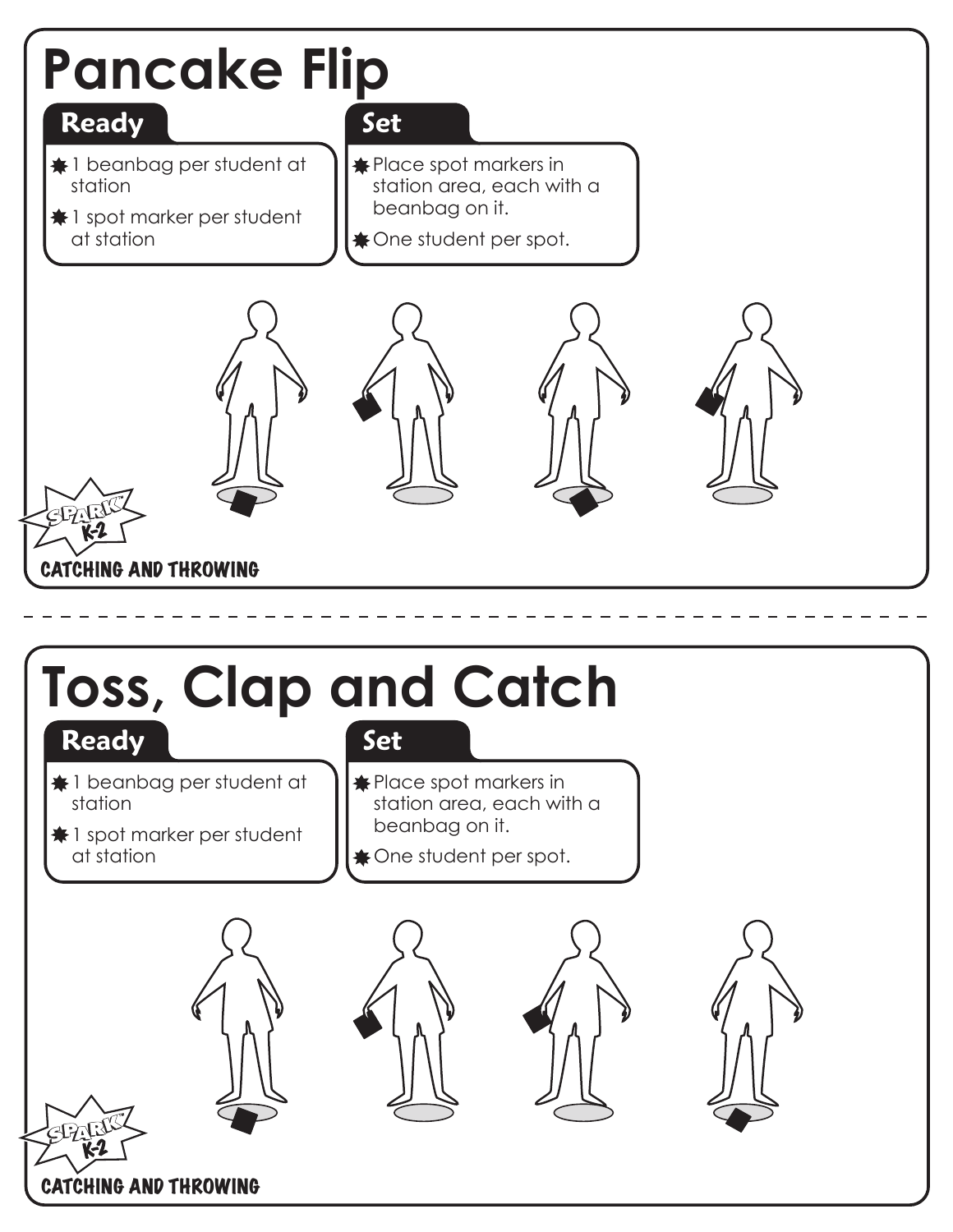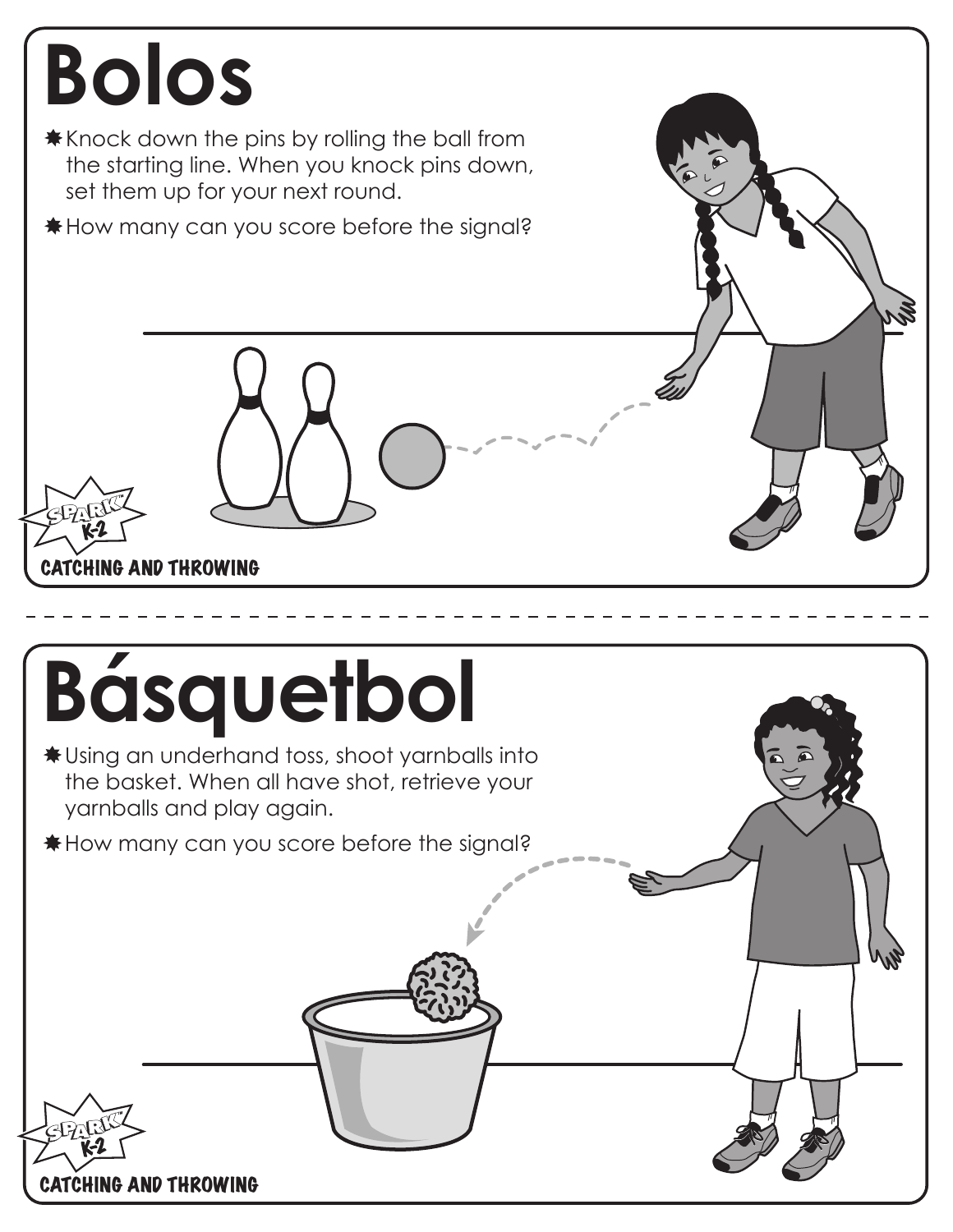## **Bolos**

#### **Ready**

- $\bigstar$  **1 place-holder for pins (spot** markers work well) per student at station
- $\bigstar$  A starting line (spot marker, line on floor, etc.)
- $*1$  small ball per student at station
- $\bigstar 2$  bowling pins (or cones, water bottles, etc.) per student at station

#### **Set**

- Lay place-holders 3-5 paces from the starting line and 2 paces apart. Place 2 bowling pins on each.
- **\*** Students stand at the starting line to bowl, each with a ball.



# **Básquetbol**

#### **Ready**

- 5 yarnballs per student at station (or balled-up paper, fluffballs, etc.)
- $*1$  basket (or box, trashcan, etc.)
- $\bigstar$  1 spot marker per student at station

#### **Set**

- **\*** Place target in center of station.
- $\bigstar$  Place spot markers in a circle 5-7 paces from target. Distribute yarnballs to spot markers.
- Students stand on spot markers and throw to target.

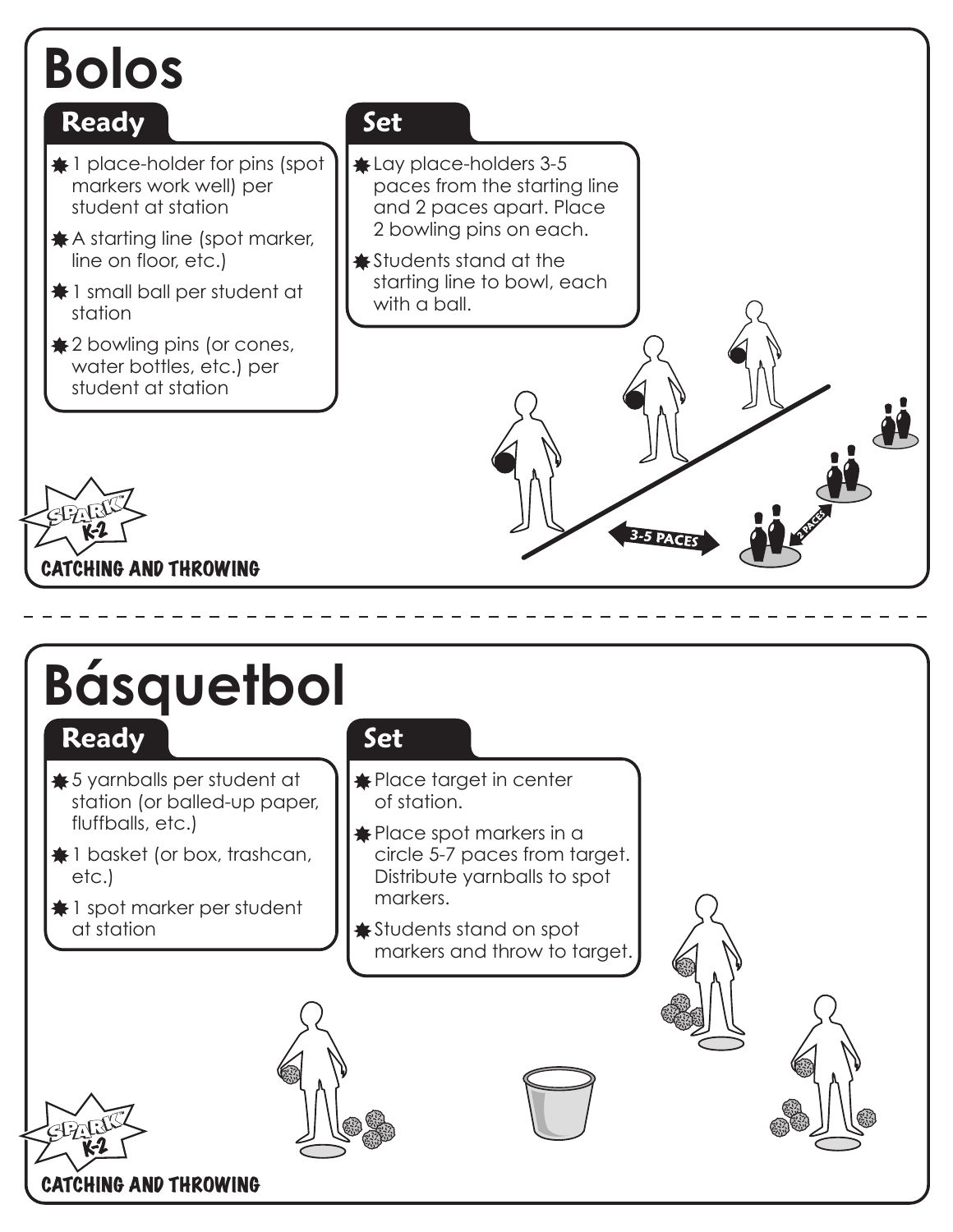

# **Lanzar y Atrapar**

- $\frac{1}{2}$  Toss the beanbag and catch it without leaving your spot.
- $\frac{1}{\sqrt{2}}$  Toss with 1 hand and catch with 2 hands. Now try to catch with 1 hand.
- Can you alternate hands?



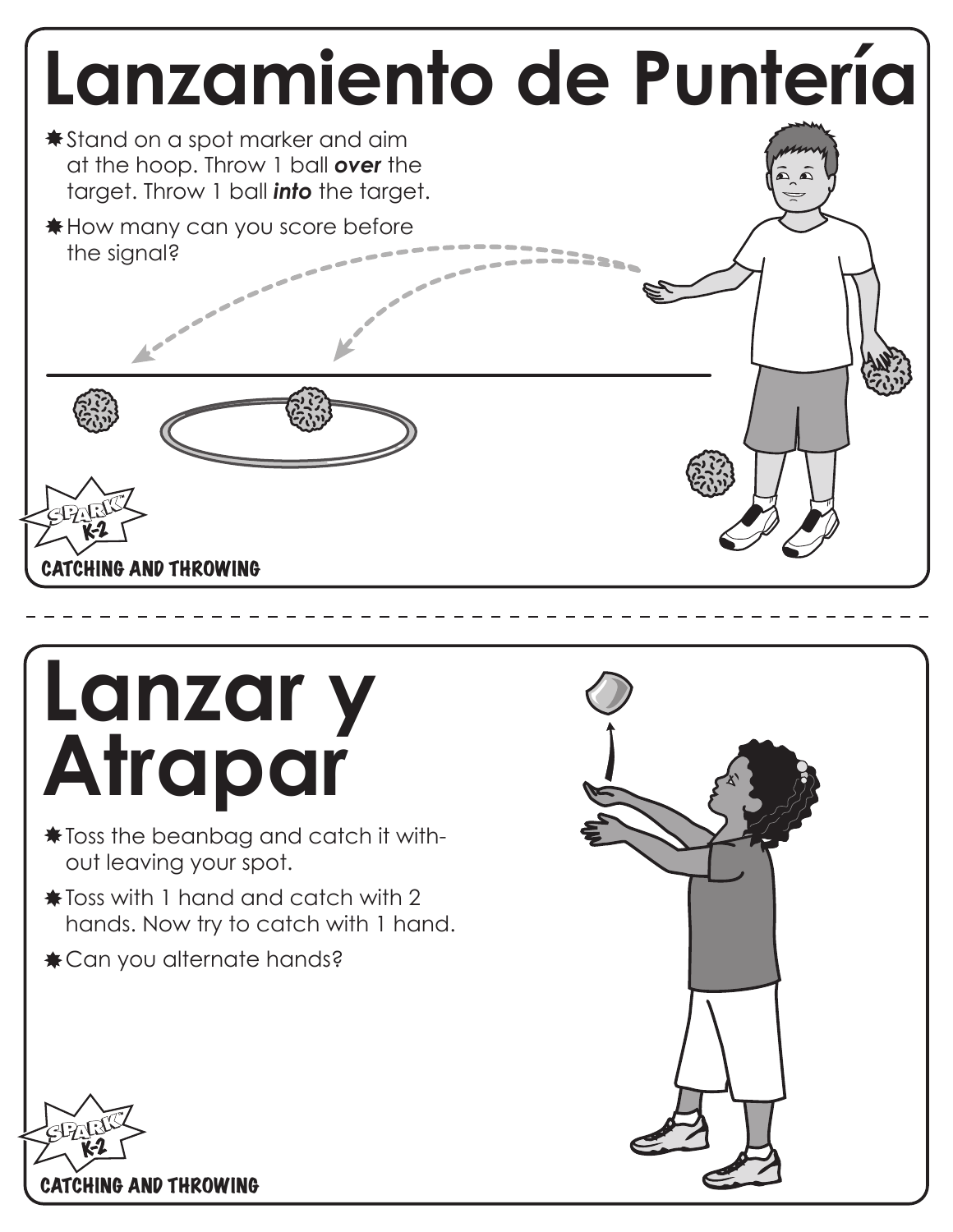







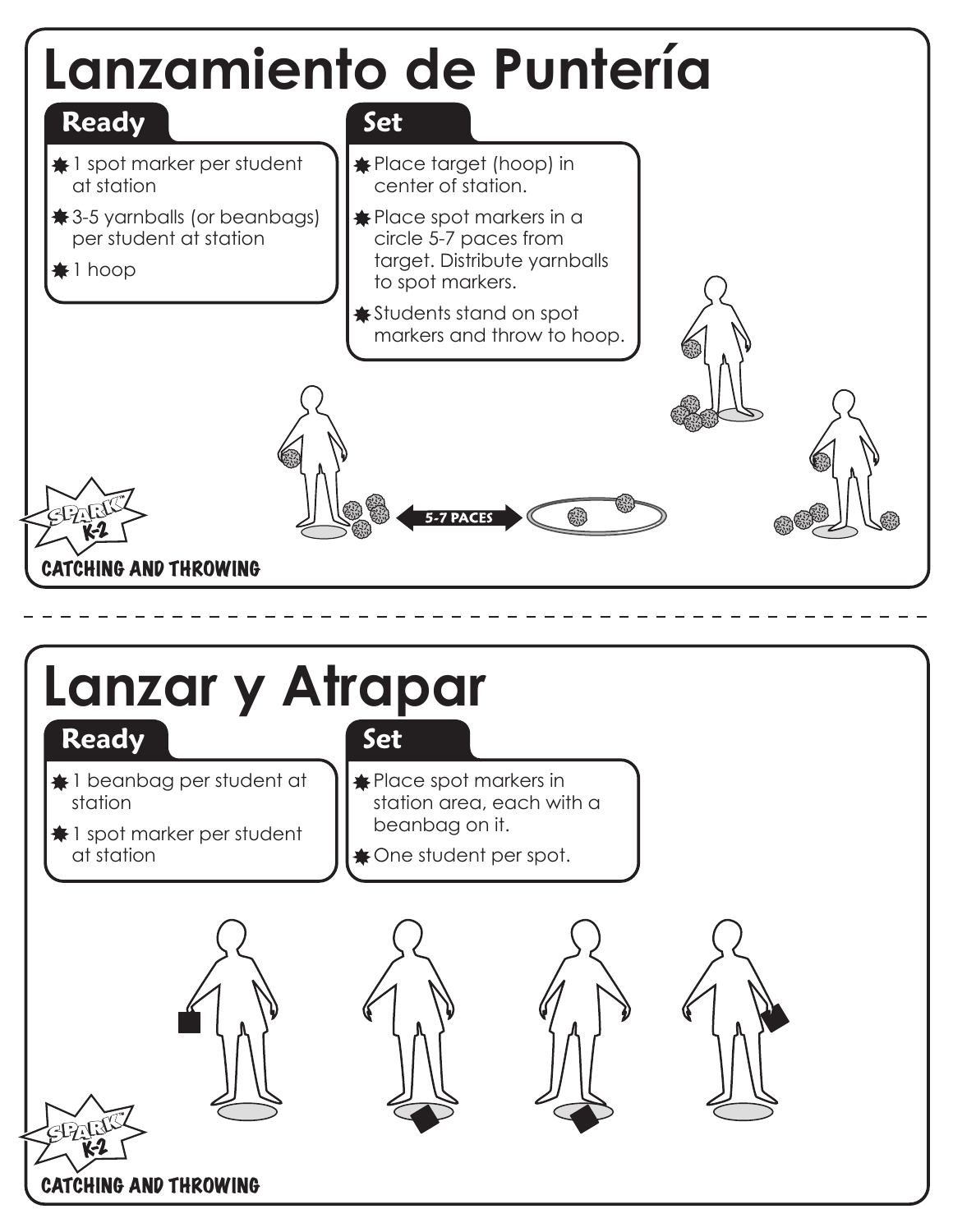